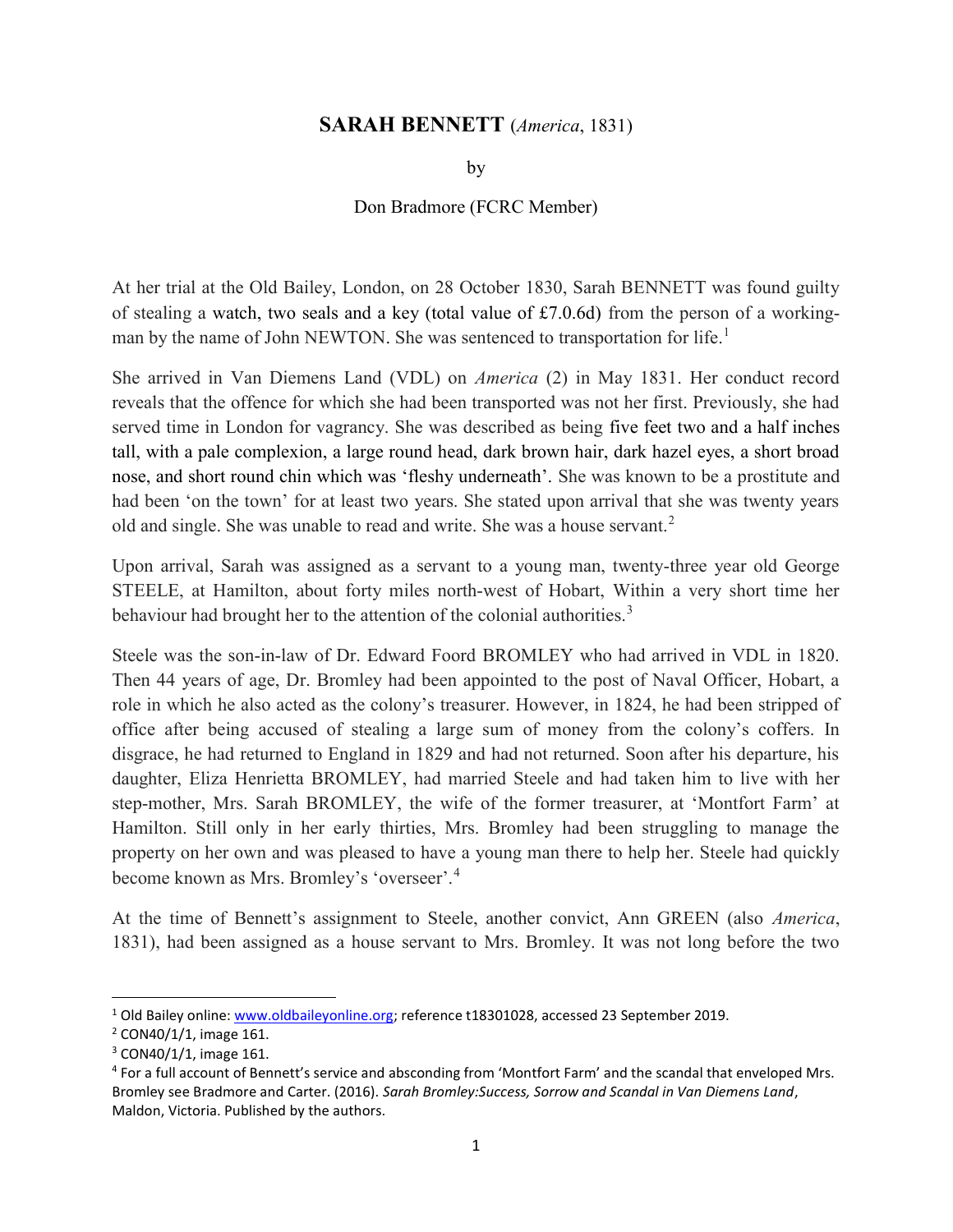convict servants noticed what they believed to be scandalous happenings taking place at 'Montfort Farm'.<sup>5</sup>

On 24 October 1831, both Bennett and Green absconded and together made their way to the neighbouring town of Bothwell where they complained to the Police Magistrate, Mr. D'Arcy WENTWORTH, that 'Montfort Farm' was a 'debauched house' - and a 'most improper place' in which to live. Under oath, they said that they had witnessed 'improper scenes' between Mr. Steele and Mrs. Bromley, that they had seen the pair lying together on a sofa, and that on one occasion they had seen them in bed together while Steele's wife, Eliza, was in the next room. Bennett also swore that Steele had attempted to molest her.

Police Magistrate Wentworth was not sure whether he should believe the two convict women. He was an experienced official and knew that convict servants who had absconded, as Green and Bennett had done, frequently made up such stories about their masters and mistresses in order to escape punishment for their own misdemeanor in unlawfully leaving the place to which they had been assigned. Nevertheless, although he had every right to do so, Wentworth decided against returning the women to 'Montfort Farm'. Instead, he sent them back to the Cascades Female Factory at Hobart to await assignment elsewhere. In addition, he forwarded a report about the alleged happenings at the Bromley residence to Lieutenant-Governor George ARTHUR at Hobart.

Thus, before she had been in VDL for six months Bennett's name was known to the highest authority in the colony. This situation was heightened early the following year when Wentworth arrested Steele, charged him with the attempted rape of Bennett and hauled him off to prison to await trial for that offence. It is not known whether Bennett gave evidence against Steele at his trial but, in any event, he was eventually found to be not guilty of the charge of rape and allowed to return to 'Montfort Farm'. In the meantime, Bennett had been reassigned to a Mr. AIRD in whose employ she seems to have remained for about twelve months without causing trouble.

That said, during the next six years – from the time of her arrival in May 1831 and early February 1837 - Bennett was charged with re-offending sixteen times.<sup>6</sup>

Most of these offences were relatively minor: leaving the premises of the families to whom she had been assigned without permission, staying out all night, behaving in a disorderly manner in the street, disobedience of orders, neglect of duties, insolence, and insubordination. On a number of occasions, she was merely reprimanded or admonished. At other times she was dealt with more harshly. Usually, her masters and mistresses, obviously not amused by her behaviour, would return her immediately to the Female House of Corrections where, at various times, she was kept in solitary confinement, locked in a working cell, allowed only bread and water for ten days and made to labour at the wash-tubs. On two separate occasions, magistrates gave orders

 $\overline{a}$ 

<sup>5</sup> Ann Green: CON40-1-3 Image 263

<sup>6</sup> CON40/1/1, image 161.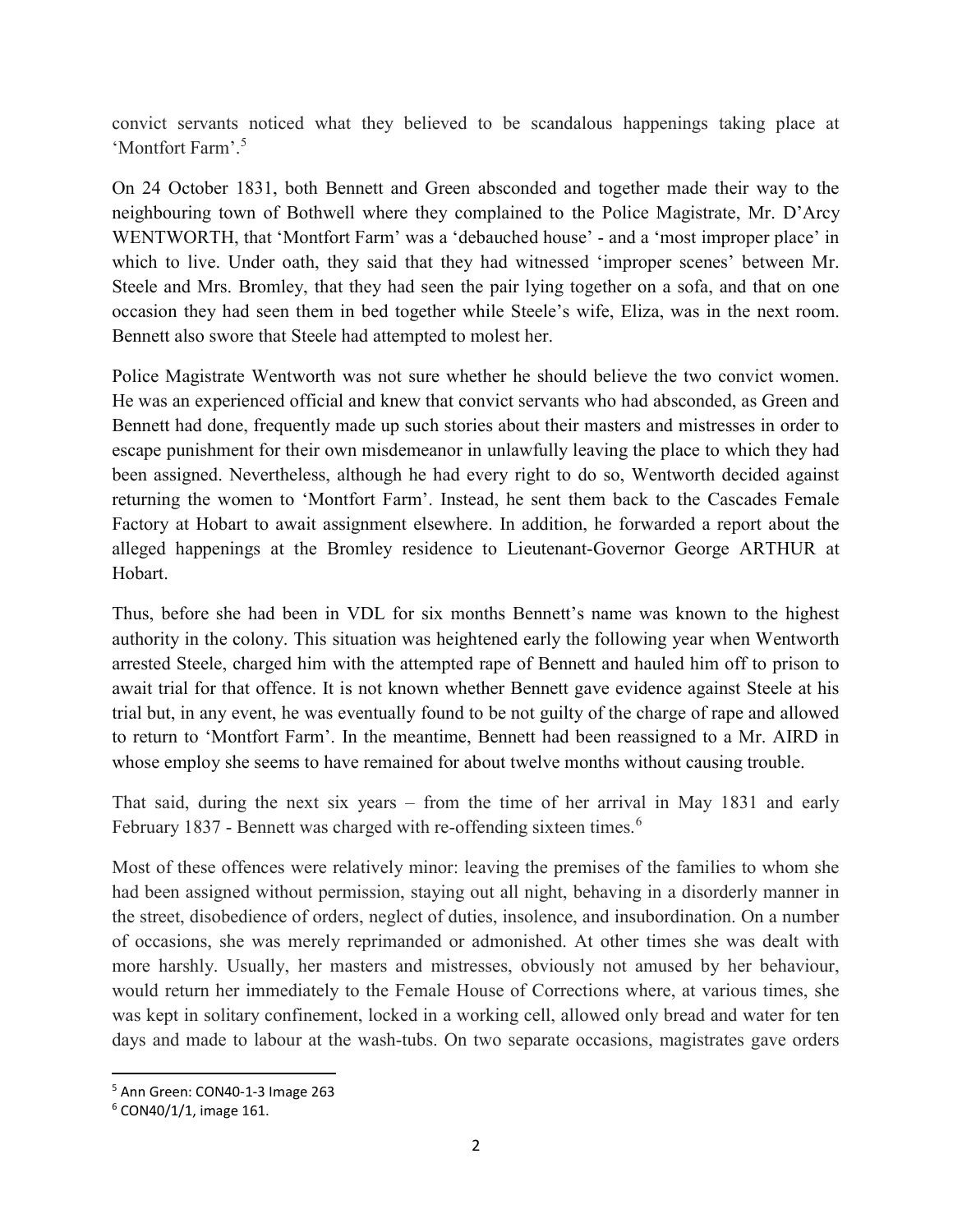that she was never to be assigned at Hobart again and that her future assignments should be to families living 'in the interior'. These orders, however, seem not to have been carried out.<sup>7</sup>

But Bennett's most serious offence, perhaps, occurred in 1836. On 9 May of that year she became embroiled in a heated argument with a Mrs. CUTTS, to whom she was assigned at the time. Very soon, the argument had turned into a bitter physical fight, during which Bennett knocked Mrs. Cutts down. Charged with assault, she was gaoled for three months. A report of the incident in the Colonial Times described her as 'a fine strapping spinster', adding that the incident was 'a real up and down' in which both parties exhibited 'divers marks and scratches' but Mrs. Cutts 'got the worst of the affray'. Afterwards, Bennett was again returned to the Female House of Corrections, the magistrate ordering her to be kept with Class 3 prisoners there – the worst of the worst, many of them violent and some quite unsuitable for assignment or release into the community.<sup>8</sup>

Bennett's last recorded offence occurred in February 1837. Assigned to a Mr. BROWN at the time, she was charged with being insolent and having neglected her duties. Once more she was returned to Female House of Corrections, the magistrate ruling that it should be at least two months before she became eligible for assignment again.<sup>9</sup>

It is interesting to speculate upon why Bennett never offended again after February 1837. Two reasons suggest themselves. The first is that she is likely to have met a man by the name of Edward PICKLES, himself a former convict, at about that time and they had applied for permission to marry.<sup>10</sup> The prospective marriage might have been enough to keep her out of trouble. They married at St David's, Hobart, on 12 March 1838.<sup>11</sup> The second reason is that on 18 June 1839, Bennett was granted a ticket-of-leave. This was followed by a conditional pardon on 3 March 1842.<sup>12</sup> Undoubtedly, her disposition would have been improved by being a free woman again.

Bennett's husband, Edward Pickles, was an interesting man. He had arrived at Hobart aboard Roslyn Castle on 16 December 1828 after being convicted of the theft of a quantity of worsted goods on 17 July of that year. He had been sentenced to transportation for a period of seven years. He was thirty-six years old.<sup>13</sup>

At the age of sixteen he had joined the army and had served with distinction in the  $33<sup>rd</sup>$  Regiment of Foot. He had been with the regiment when it took part in the famous Battle of Waterloo,

 $\overline{a}$ 

<sup>7</sup> CON40/1/1, image 161.

 $8$  CON40/1/1, image 161; see also Colonial Times, 17 May 1836, p.8.

<sup>&</sup>lt;sup>9</sup> CON40/1/1, image 161.

<sup>10</sup> Permission to marry:

<sup>11</sup> Marriage: RGD36/1/3, 1838/4068.

<sup>&</sup>lt;sup>12</sup> ToL: Hobart Town Gazette, 21 June 1839; CP: Hobart Town Gazette, 4 March 1842; 8 September 1843.

<sup>13</sup> CON18-1-22, image 234.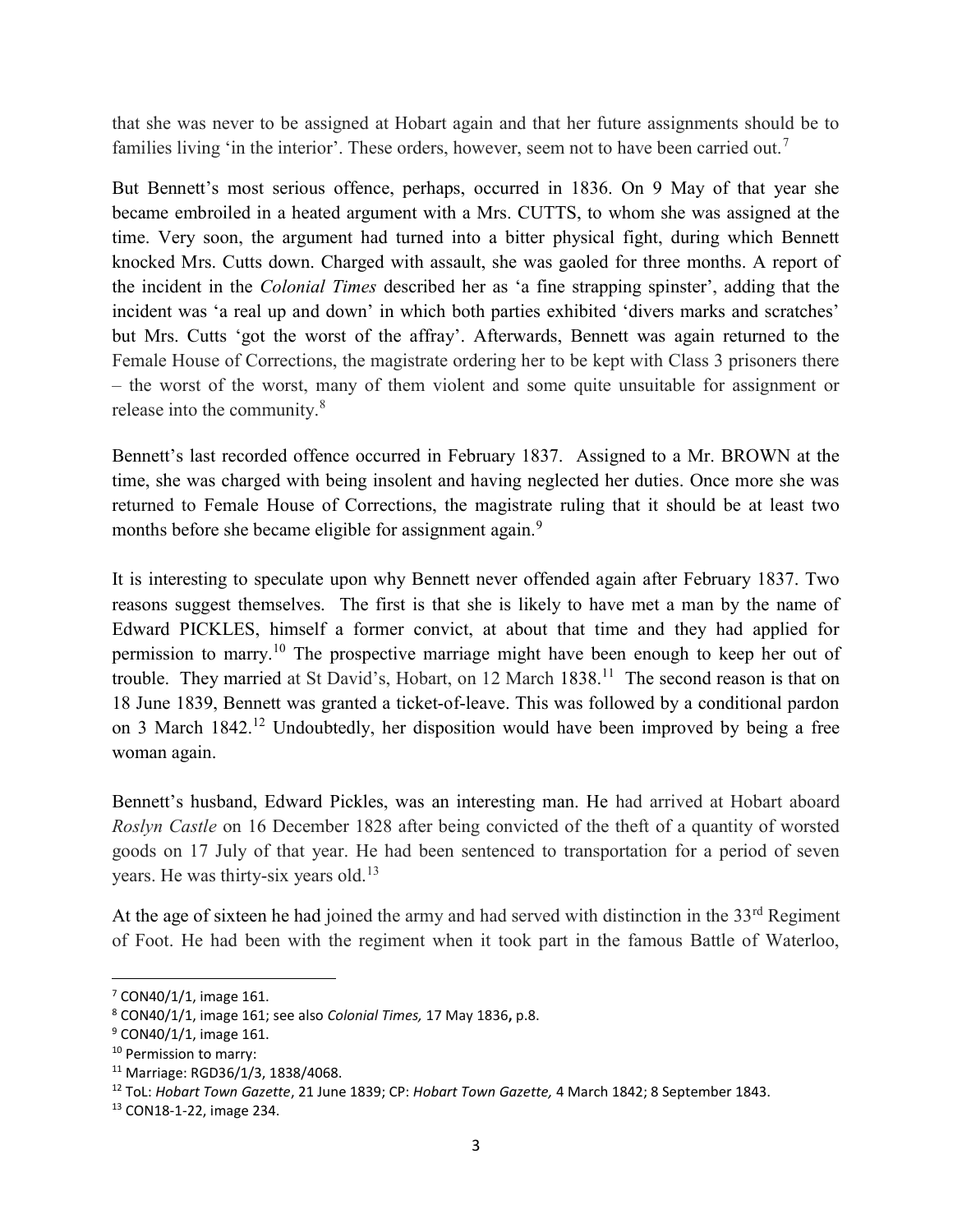where he had been wounded. (His name is shown incorrectly as 'Private Edwd PICKLE' in the Waterloo Medal Roll,  $1815.$ <sup>14</sup> As was customary at that time, he had been stripped of his medal when he was found guilty as charged at his trial.

Upon arrival at Hobart, Pickles had given his trade or calling as 'soldier, quarryman and wellsinker'. In all respects he seems to have been a model prisoner. His conduct record reveals that he only re-offended once in the colony when, in 1838, ten years after his arrival, he was fined five shillings for the relatively minor crime of being drunk. In December 1832, he had been granted a ticket of leave and in July 1835 he was declared 'free by servitude'.<sup>15</sup>

After their marriage in 1838, Edward and Sarah Pickles seem to have lived quietly on a leased farm at Brandy Bottom near Jerusalem, Tasmania, for the next thirty-five years, their convict pasts almost forgotten. Neither was ever in trouble with the law again.

No birth registration or record of baptism of children born to the couple has been found. However, when Edward died in June 1873 the informant to his death certificate was 'William Pickles, son'. The records are unclear about the exact year of the son's birth but the death entry in TPI Digger of the only 'William Pickles' in VDL at that time indicates that he was born in 1836.<sup>16</sup> But was William the son of Sarah Bennett?

Although there is no evidence that she gave birth to a child, it seems likely that she was. There appears to have been no other woman in Edward's life in the colony. Moreover, the pattern of offences on Bennett's conduct record suggests that this could have been the case. There were four offences in 1832, four in 1833, three in 1834, three in 1836, and one in early 1837 – but there were *none* in  $1835!^{17}$  Was that because Bennett was pregnant to Pickles and consequently less inclined to want to absent herself from the houses in which she was employed, stay out all night or act in a disorderly manner in the street? It is a reasonable explanation.

When Edward died in June 1873, *The Mercury* announced his passing in this way:

A Waterloo veteran, Edward PICKLES, who for the last 40 years has lived in the district of Jerusalem, ended his 'strange eventful history' on the 8th inst, in the above named township. The deceased, who was born in 1783, was at several engagements in the Peninsula and received a wound at Waterloo. For some breach of discipline he was deprived of his medal, and sent across the sea. He arrived in Tasmania about 1822-23 and a few years after located himself in the Jerusalem

 $\overline{a}$ 

<sup>14</sup> https://www.ancestry.co.uk/search/collections/waterloomedal/

<sup>15</sup> CON18-1-22, image 234.

<sup>16</sup> William Pickles, death: RGD35/1586/1879

<sup>17</sup> CON40/1/1, image 161.